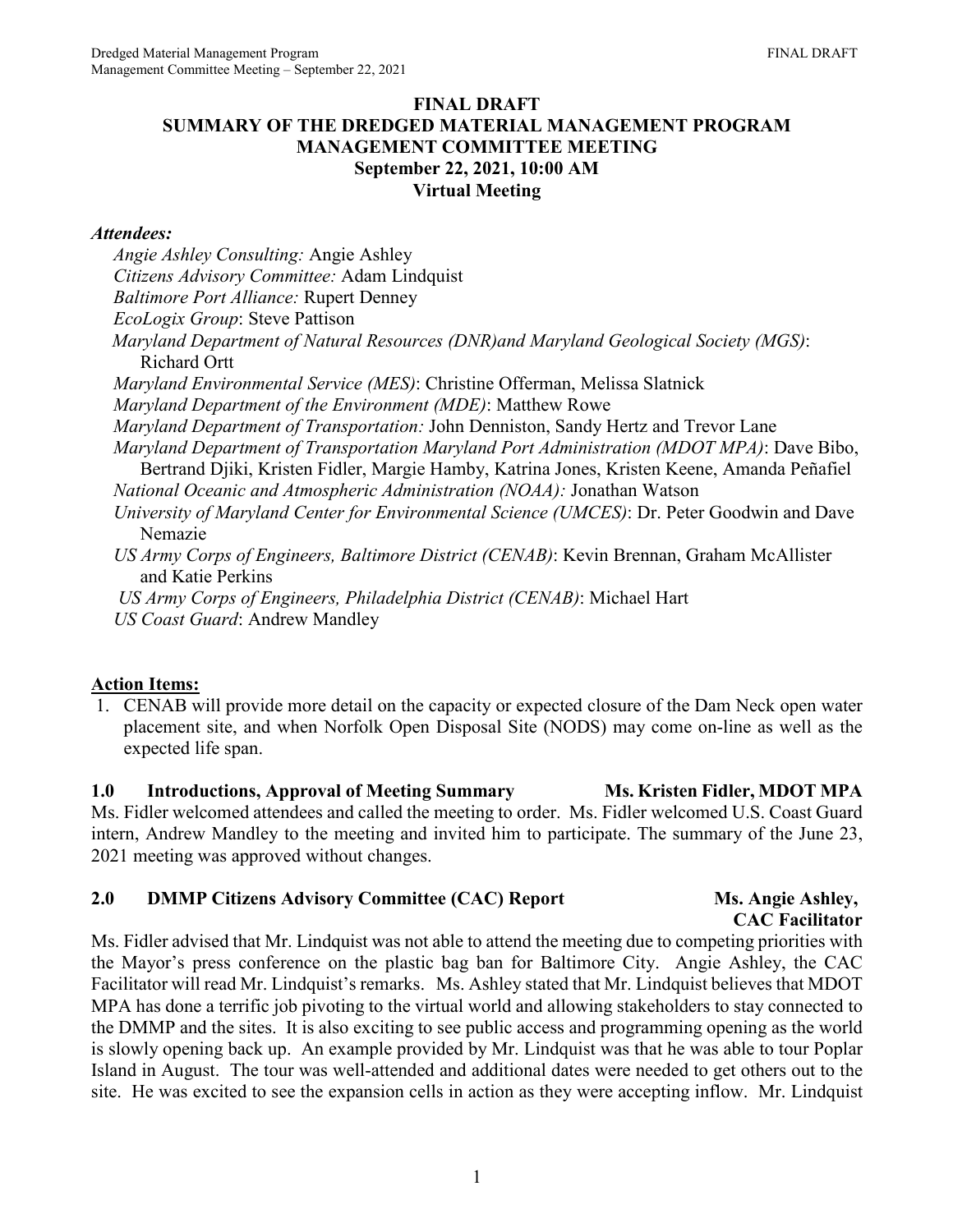stated Maryland is fortunate to have Poplar Island, not only as a place to store dredged material but also as an environmental gem.

Mr. Lindquist also toured the Cox Creek DMCF with other DMMP Committee Chairs so they could not only see the expansion but also spend time together and learn from each other. Additionally, Mr. Lindquist is looking forward to attending the Cox Creek Open House scheduled for October 16 from 10 a.m. to 2 p.m. He will bring his two-year old son and is looking forward to climbing on the heavy equipment and experiencing the "touch a truck" activity. Mr. Lindquist emphasized that "virtual" is great but doesn't replace the experience of seeing these sites and the scale of the sites first hand.

This year recognizes the 40<sup>th</sup> Anniversary of the Hart Miller Island Citizens Oversight Committee (HMI COC). The Committee is going strong and has created a Friends of HMI group. Creating a Friends group allows the members more input on public access and recreational activities. The Friends group is thriving and is a great model of success.

The next DMMP CAC meeting is scheduled for November 10<sup>th</sup>. *Update: This meeting was cancelled.* There will be an update on Gwynnda the Good Wheel of the west officially began operations on July 1<sup>st</sup>. MDOT MPA was a contributor of funding for the new trash wheel as mitigation for the Masonville DMCF. Gwynnda has removed 17 dumpsters of trash weighing 43 tons so far.

Work continues on the water trails with requests for proposals to hire a contractor expected soon. The trails will promote safe kayaking and paddling for the Inner Harbor and Middle Branch. Mr. Lindquist will continue to coordinate activities with members that have expressed an interest, and they should reach out to Mr. Lindquist with questions as well at,  $\frac{\text{adam}(a) \text{waterfrontpartnership.org}}{a}$ .

Finally, Mr. Lindquist stated that Mid-Bay project represents a once-in-a-lifetime project and emphasized the importance of designing the site to provide maximum benefits for the environment and community. He encourages MDOT MPA and CENAB to continue coordinating and address any concerns raised.

#### **3.0 Harbor Development Update Kristen Fidler, MDOT MPA**

Ms. Fidler shared updates on the Harbor Development activities beginning with the Cox Creek site. Notice to Proceed for the lateral and vertical expansion to +60 feet of the Cox Creek DMCF was provided on August 16, 2021. Work is expected to occur over the next three years (estimated completion date of April 2024) and inflow will occur during construction. Ms. Fidler thanked MDE and CENAB for working with MDOT MPA to issue permits; the permits are vital to work being able to move forward. MDOT MPA is continuing to work with the Cox Creek COC on mitigation projects. As with other project sites, MDOT MPA has made an effort where possible to align mitigation with community enhancements. Items that rose to the top for COC members included placement capacity for northern Anne Arundel County Department of Public Works dredged material and a walking trail. MDOT MPA is working through a Memorandum of Understanding with Anne Arundel County for placement of dredged material. The walking trail would essentially be a loop around the 100+ acres conservation easement including the Swan Creek area. The trail is in the 60% design phase currently, and MDOT MPA is exploring where and how dredged material could be used along the trail. MDOT MPA is also exploring additional funding opportunities, such as MDOT State Highway Administration grants for recreational trails. The trail may also feature outdoor learning opportunities by providing four outdoor learning classrooms. Additionally, there will be signage and learning opportunities about dredged material management along the trail.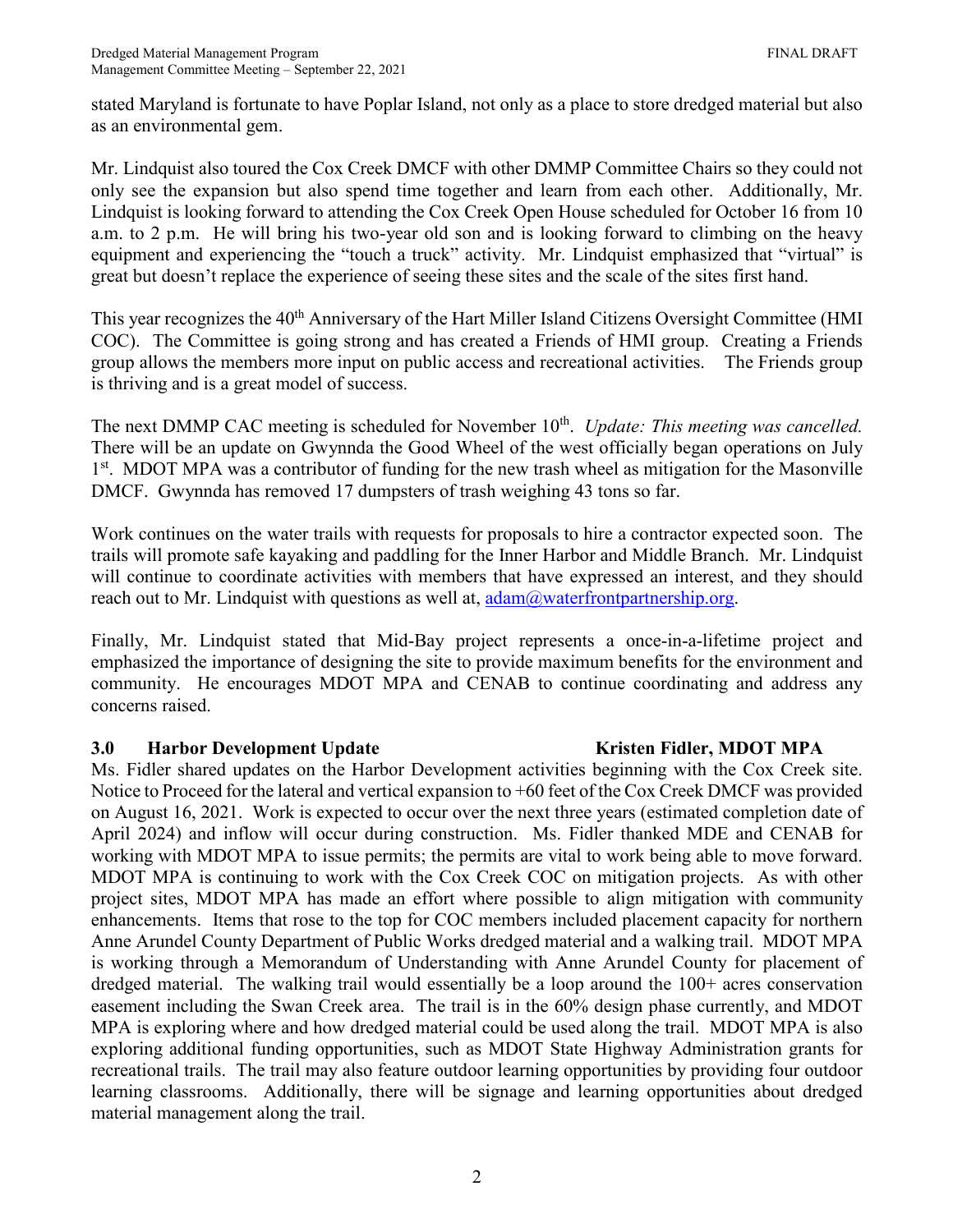The Masonville DMCF is moving forward with expansion as well. Funding for the +30 feet dike raising was restored in FY22; base dike widening and dike raising activities are underway. The dam safety permit was received approximately two weeks ago allowing construction to move forward. There are several phases to the project ending with raising the dikes to +42 feet. The construction is estimated to be complete in 2029. Similar to the Cox Creek DMCF expansion, inflow will occur during construction, requiring careful chorography to ensure safety and continuity of operations. The restored funding was much needed to provide capacity to accept U.S. Army Corps of Engineers (USACE) and private sector maintenance dredging.

Ms. Fidler stated that five contracts have been awarded under the IR Research and Development RFP to date, including:

- 1. Belden-Eco Products- ceramic bricks and permeable pavers;
- 2. Northgate Environmental precast concrete and shoreline protection structures;
- 3. Fastrak Express reengineered soil to produce sod;
- 4. Harford Industrial Minerals lightweight aggregate; and
- 5. Suscon Products precast concrete products.

Two additional proposals are currently under review. MDOT MPA has been impressed by the diversity of these proposals in terms of concepts, methods, technology and end products being proposed. It is anticipated that the first results from the accepted proposals will arrive around January 2022.

The IR Committee has continued to meet this year with the last meeting held in August and a meeting scheduled for November 23. The Fleming Park project continues to move forward. The design concepts have been updated recently and coordination with Baltimore County is in progress. MDOT MPA has created a website tool that will help capture and advance any interest in using dredged material. This tool will also provide a formal process for requesting dredged material from MDOT MPA. The tool is expected to launch by the end of 2021.

With regard to the Mid-Bay project, MDOT MPA continues to work with our federal partners to secure construction funding that is needed to begin construction in FY 22 of Barren Island. Senator Cardin has provided great support for the project by including \$37.5 million in an appropriations bill that has been approved by the Senate Committee but still needs approval from the full Senate. Notably, the tidal wetland license and water quality certification permit applications have been submitted and are out for public comment. There will be a public hearing for the permits on November 15<sup>th</sup> and the comment period will close on November 29<sup>th</sup>. *Update: The Public Hearing for the Mid-Bay Project Barren Island tidal wetlands license scheduled for November 15th has been CANCELLED by the Maryland Department of the Environment (MDE). The public notice can be accessed at:*

*[https://mde.maryland.gov/programs/Water/WetlandsandWaterways/AboutWetlands/Pages/pubnotj15.a](https://gcc02.safelinks.protection.outlook.com/?url=https%3A%2F%2Fmde.maryland.gov%2Fprograms%2FWater%2FWetlandsandWaterways%2FAboutWetlands%2FPages%2Fpubnotj15.aspx&data=04%7C01%7Ckkeene2%40marylandports.com%7C9c1bc73a9ad04bf504fd08d99d390f0f%7Cb38cd27c57ca4597be2822df43dd47f1%7C0%7C0%7C637713690963229636%7CUnknown%7CTWFpbGZsb3d8eyJWIjoiMC4wLjAwMDAiLCJQIjoiV2luMzIiLCJBTiI6Ik1haWwiLCJXVCI6Mn0%3D%7C1000&sdata=xk4f84qjBsqviBP%2F9x0Aq1iCZEPG4Ml7MGo1vB8H3cQ%3D&reserved=0) [spx](https://gcc02.safelinks.protection.outlook.com/?url=https%3A%2F%2Fmde.maryland.gov%2Fprograms%2FWater%2FWetlandsandWaterways%2FAboutWetlands%2FPages%2Fpubnotj15.aspx&data=04%7C01%7Ckkeene2%40marylandports.com%7C9c1bc73a9ad04bf504fd08d99d390f0f%7Cb38cd27c57ca4597be2822df43dd47f1%7C0%7C0%7C637713690963229636%7CUnknown%7CTWFpbGZsb3d8eyJWIjoiMC4wLjAwMDAiLCJQIjoiV2luMzIiLCJBTiI6Ik1haWwiLCJXVCI6Mn0%3D%7C1000&sdata=xk4f84qjBsqviBP%2F9x0Aq1iCZEPG4Ml7MGo1vB8H3cQ%3D&reserved=0)*

*Written comments, requests to be included on the interested persons list, or requests for a public hearing may be sent by November 29, 2021, to the Maryland Department of the Environment, Attention Mary Phipps-Dickerson, 407 Race Street, Cambridge, Maryland 21613 or at [Mary.Phipps-](mailto:Mary.Phipps-Dickerson@maryland.gov)[Dickerson@maryland.gov](mailto:Mary.Phipps-Dickerson@maryland.gov) or 410-901-4033."* The borrow area was not included in the permit because CENAB and MDOT MPA continue to work through concerns expressed by local watermen about the source of sand for Barren Island construction; additional sediment sampling will be performed to identify potential alternative locations for sourcing sand borrow material. MDOT MPA continues to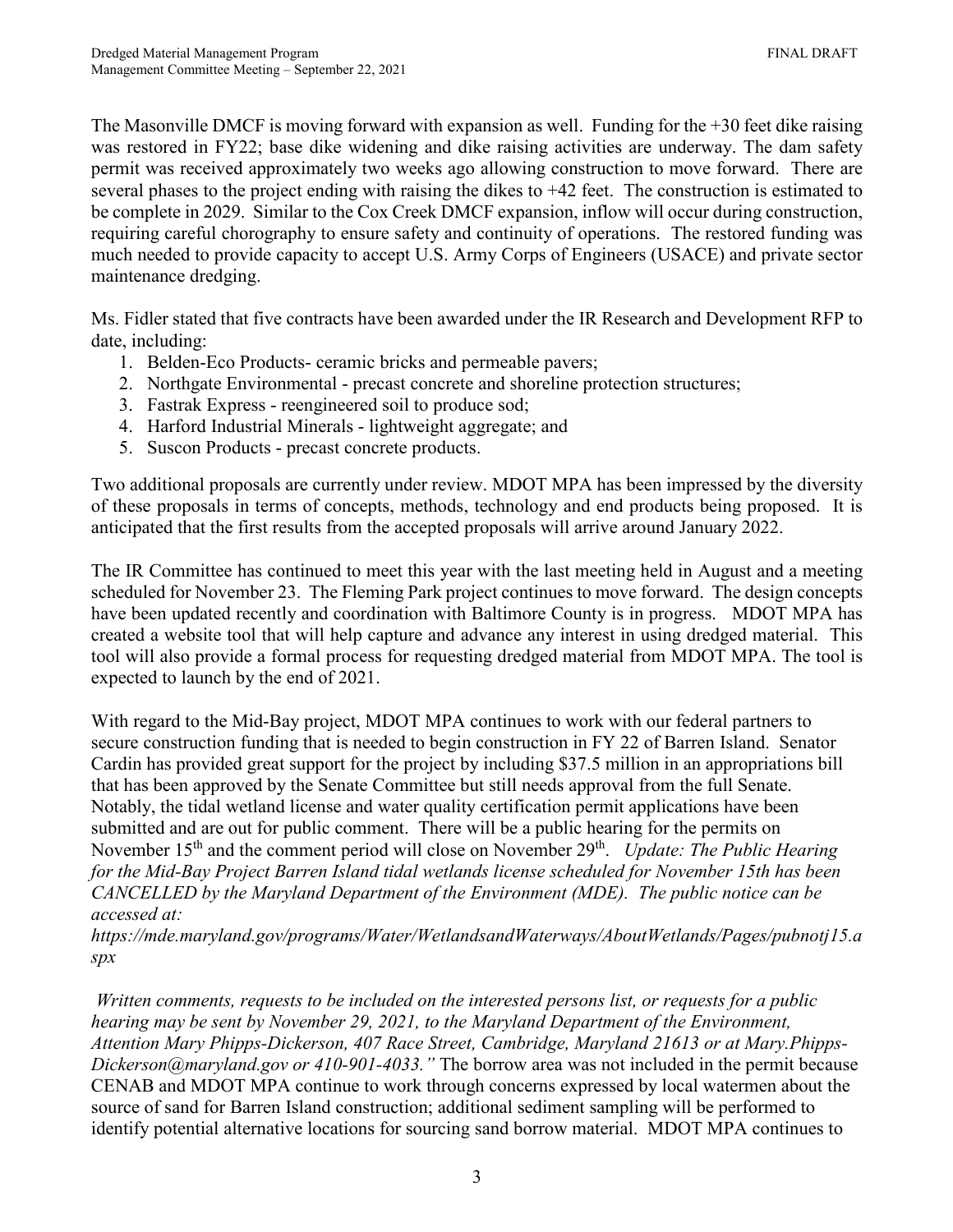work closely with all project stakeholders to advance the Mid-Bay efforts. Additionally, an action item from the last Management Committee Meeting was a request to provide a forum for Management Committee members and other stakeholders to convene and meet regularly to enhance resiliency and climate change issues with, through and around the Mid-Bay project. Ms. Fidler was pleased to report that the first meeting of the Mid-Bay Resiliency Work Group was held in August and the work group will meet again this week. Ms. Fidler is pleased with the momentum, interest and coordination. MDOT MPA will continue to report on progress during future DMMP Management Committee meetings.

There are several upcoming outreach and education engagement opportunities. First and foremost, Masonville is celebrating Urban Wildlife Refuge Day on September 25. Masonville Cove was the first location to receive this designation in 2013 and there is a lot of interest and energy around Masonville from the communities and neighborhood it serves. MDOT MPA is looking forward to hosting Acting Secretary of the Army Civil Works Jamie Pinkham on Saturday in addition to Acting Director of U.S. Fish and Wildlife, Martha Williams. There is no formal program, the purpose is to give people an opportunity to explore the site and enjoy the planned activities such as kayaking, fishing from the pier, bird banding and monarch butterfly tagging as well as other family events. Ms. Fidler invited committee members to participate. Kayaking will be available Sunday as well. Masonville Cove will also be celebrating Walk Maryland; there are approximately 3 miles of trails for folks to access at the site. Ms. Fidler stated there is a lunchtime webinar scheduled for September 29 on Sustainability. MDOT Deputy Secretary Earl Lewis will be speaking during the webinar. If you are not able to attend on September 29<sup>th</sup>, you will be able to watch at a later date as a link will be posted on the DMMP micro-site.

Ms. Fidler was excited to mention a new partnership with Baltimore City Department of Parks and Recreation; Baltimore City will host a "canoe and scoop" event where canoers "scoop" trash as they canoe at Masonville Cove. Finally, the Baltimore Port Alliance is hosting a Virtual Career Expo in the fall to match job seekers with opportunities. Ms. Fidler also stated that in addition to the VIPs coming to celebrate Urban Wildlife Refuge Day, the Great Room at the Masonville Cove Environment Education Center will be dedicated to MDOT MPA's own Frank Hamons, former Deputy Director for Harbor Development. The dedication celebrates Mr. Hamons visions and persistence in bringing Masonville Cove into existence. It is a great opportunity to not only thank Mr. Hamons but also show him how it has continued to grow.

Mr. Ortt stated that MDOT MPA is doing a great job promoting Masonville and environmental education. He believes that while many people see Masonville as mitigation for projects, Masonville provides opportunities for diversity and inclusion as well by introducing environmental stewardship into an urban area. This will have a great impact on the future work force.

Mr. Rowe asked about the vision to potentially scale up the successful innovative reuse RFP pilot projects. Ms. Fidler said that MDOT MPA continues to work on acquiring additional property to advance dredged material reuse efforts. While acquiring additional property is critical, applying results of the IRBU RFP will inform how that additional property is utilized as well as entering into potential agreements, P3s, etc. with entities.

# **4.0 U.S. Army Corps of Engineers – Baltimore District Update Graham McAllister, CENAB Katie Perkins, CENAB**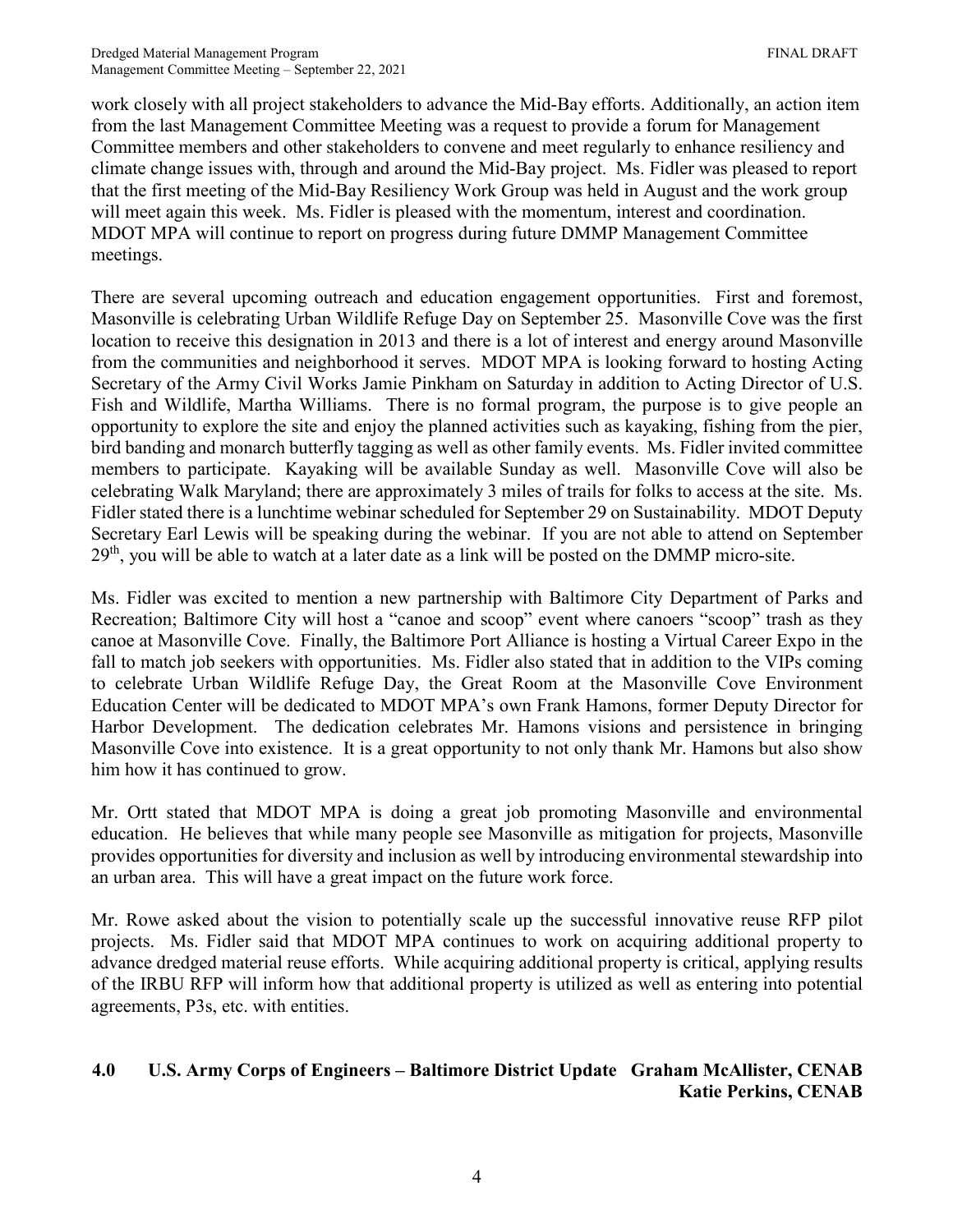Mr. McAllister noted that the Baltimore District has had a change of command since the DMMP Management Committee meeting last met in June. Colonel John Litz has turned over command to Colonel Estee Pinchasin. The change occurred in Mid-July, so Colonel Pinchasin is now the District Engineer.

The first project Mr. McAllister presented is a contract with Cashman Marine for maintenance dredging of the Craighill Angle and Swan Point segments of the Maryland approach channels for approximately 2 million cubic yards (mcy) of material from Craighill Angle and Swan Point. The material was taken to the expansion cells at Poplar Island. This \$22.6 million dollar contract wrapped up in August of this year and demobilization was completed earlier this month.

The second contract is for removal of about 2.4 mcy of material from the Cape Henry Channel in Virginia waters. That material will be taken to the Dam Neck Open Water Placement Site. Bids were opened in August of 2021, and DUTRA was the apparent low bidder at \$14.9 million. The contract is expected to be awarded this week, and dredging should begin in winter of 2021/2022 once the dredging window opens following the sea turtle migration to minimize potential impacts to endangered sea turtles.

Mr. McAllister stated that the next contract is looking further ahead for dredging approximately 500,000 cy from Ft. McHenry for placement at Cox Creek during ongoing construction as Ms. Fidler mentioned earlier. For the Maryland approach channel, CENAB plans to dredge about 1 mcy from the Cutoff Angle and the Craighill Entrance Angle with placement at the Poplar Island Expansion cells. CENAB anticipates the solicitation to be issued in October with award of a contract planned for November, and dredging anticipated for winter 2021/2022. Mr. Denney asked Mr. McAllister to clarify where the Ft. McHenry dredging would begin and end, specifically if the dredging ends at Ft. McHenry or would continue on the south side of Ft. McHenry. Mr. McAllister responded that the dredging will include a small east/west channel that heads to Domino Sugar, but essentially stops at Ft. McHenry. However, there are plans to do some dragging to address high spots in the channel that heads toward Canton and parallels Clinton Street. Additional dredging will not be done due to funding and placement capacity limitations.

In addition, Mr. Denney asked if USACE was feeling pressured about the use of open water placement sites near Cape Henry due to current offshore wind installations and expansion scheduled to occur over the next 10 years. Mr. McAllister asked Mr. Denney to clarify if he was asking about encroachment. Mr. Denney stated he was interested in encroachment and expansion of offshore wind installations. Mr. McAllister stated that specific to Cape Henry, USACE would be protective of both the Dam Neck placement site and the Norfolk Ocean Disposal Site (NODS). USACE will exhaust use of the Dam Neck placement site before exercising NODS because it is farther away which obviously increases costs. NODS will provide USACE with decades of placement capacity, but Mr. McAllister will get back to Mr. Denney with more specific information. Mr. Myers stated that his colleagues have been hearing rumors of beneficial reuse options for or near Cape Henry and asked if Mr. McAllister could provide any insight. Mr. McAllister stated that Open Water Placement remains the plan for Cape Henry material but said that the Virginia Bay Enhancement Work Group (VABEWG) has been exploring options including beneficial and innovative reuse for the placement of material from the York Spit. Mr. McAllister stated that Ms. Fidler could provide more information on VABEWG. Ms. Fidler stated Chris Moore from CBF has been engaged in the discussion and has been very helpful. She advised Mr. Myers that the VABEWG group was visiting Poplar Island to show the group what can be done with dredged material. The VABEWG recognizes that the material from York Spit is silty and Poplar Island will provide a great visual of what can be done with similar material. Mr. Myers thanked Ms. Fidler for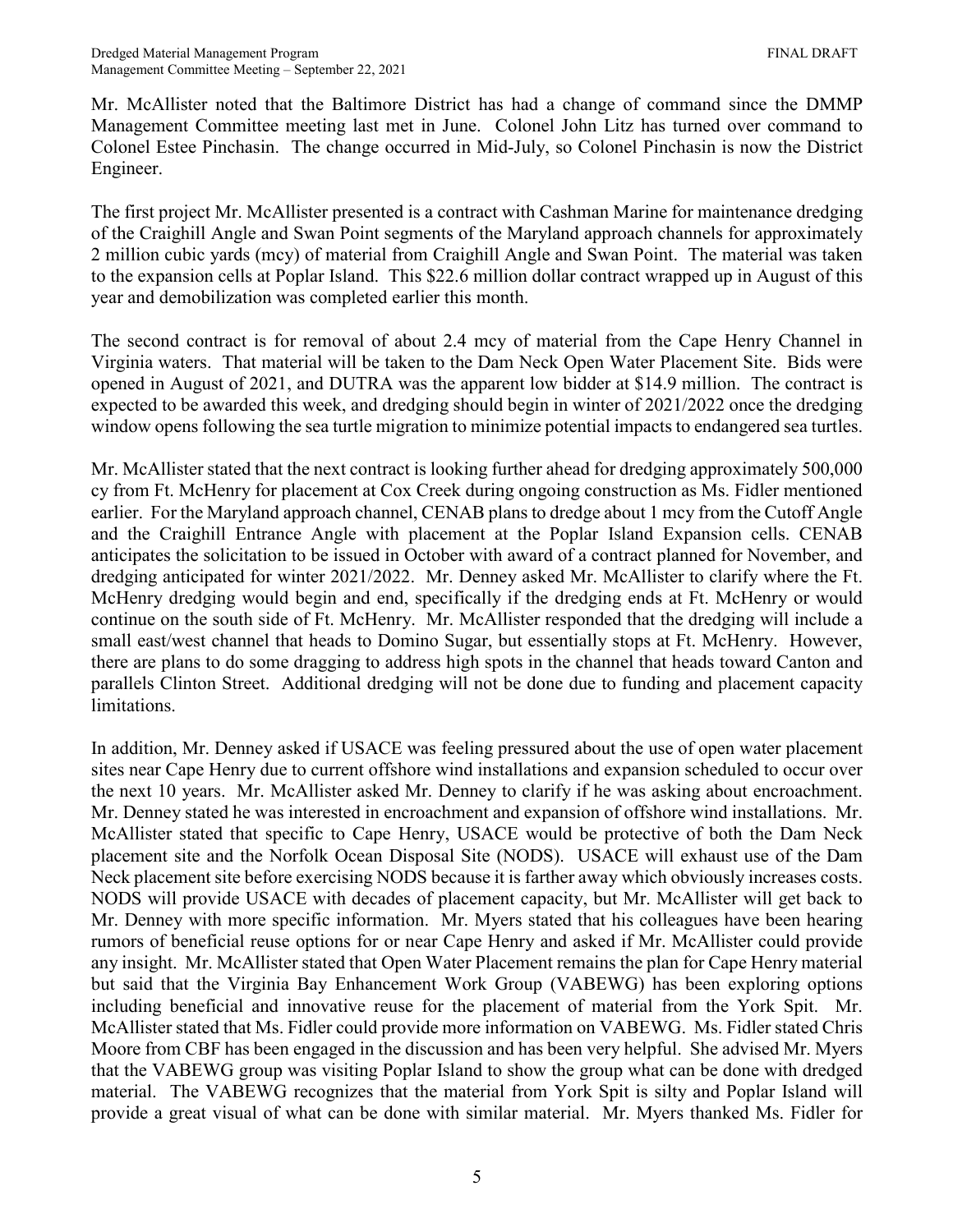keeping the group informed and wanted to confirm the discussions surrounding Mid-Bay providing shoreline erosion protection were ongoing and all options are being explored. MDOT MPA has been learning a lot about Virginial initiatives including their Coastal Resilience Master Plan. VABEWG will be looking for opportunities to sync with VA initiatives since we are looking for a long-term solution for placement of material from York Spit.

Mr. McAllister stated that Katie Perkins would provide the update for Poplar Island. Ms. Perkins stated that the first inflow to the expansion cells has been completed. Ms. Perkins confirmed that Cashman Dredging had demobilized from Poplar Island last week. The Northern Access Channel was utilized for unloading for the first time. The contract was successful with only minor disruptions to inflow due to weather. There is approximately 40% of the 68 mcy capacity remaining at Poplar Island Expansion.

Ms. Perkins stated there are several small construction contracts occurring on-site, but the majority of the efforts have been working with their partner, MES, on aggressive crust management, dewatering techniques, consolidating sand stockpiles and planning for future inflows to optimize remaining capacity.

On behalf of Trevor Cyran, Ms. Perkins provided updates on the Mid-Bay Island Project and Seagirt Study. The main focus for Mid-Bay continues to be moving forward with design of the first Barren Island construction contract. The first construction contract is anticipated for 2022 and includes several thousand feet of stone structures which will protect the existing island and also provide containment for future dredged material. The public notice for the tidal wetlands permit was sent the and public hearing is scheduled for November 15 at the Madison Volunteer Fire Hall. *Update: The Public Hearing for the Mid-Bay Project Barren Island tidal wetlands license scheduled for November 15th has been CANCELLED by the Maryland Department of the Environment (MDE). The public notice can be accessed at:*

*[https://mde.maryland.gov/programs/Water/WetlandsandWaterways/AboutWetlands/Pages/pubnotj15.a](https://gcc02.safelinks.protection.outlook.com/?url=https%3A%2F%2Fmde.maryland.gov%2Fprograms%2FWater%2FWetlandsandWaterways%2FAboutWetlands%2FPages%2Fpubnotj15.aspx&data=04%7C01%7Ckkeene2%40marylandports.com%7C9c1bc73a9ad04bf504fd08d99d390f0f%7Cb38cd27c57ca4597be2822df43dd47f1%7C0%7C0%7C637713690963229636%7CUnknown%7CTWFpbGZsb3d8eyJWIjoiMC4wLjAwMDAiLCJQIjoiV2luMzIiLCJBTiI6Ik1haWwiLCJXVCI6Mn0%3D%7C1000&sdata=xk4f84qjBsqviBP%2F9x0Aq1iCZEPG4Ml7MGo1vB8H3cQ%3D&reserved=0) [spx](https://gcc02.safelinks.protection.outlook.com/?url=https%3A%2F%2Fmde.maryland.gov%2Fprograms%2FWater%2FWetlandsandWaterways%2FAboutWetlands%2FPages%2Fpubnotj15.aspx&data=04%7C01%7Ckkeene2%40marylandports.com%7C9c1bc73a9ad04bf504fd08d99d390f0f%7Cb38cd27c57ca4597be2822df43dd47f1%7C0%7C0%7C637713690963229636%7CUnknown%7CTWFpbGZsb3d8eyJWIjoiMC4wLjAwMDAiLCJQIjoiV2luMzIiLCJBTiI6Ik1haWwiLCJXVCI6Mn0%3D%7C1000&sdata=xk4f84qjBsqviBP%2F9x0Aq1iCZEPG4Ml7MGo1vB8H3cQ%3D&reserved=0)*

*Written comments, requests to be included on the interested persons list, or requests for a public hearing may be sent by November 29, 2021, to the Maryland Department of the Environment, Attention Mary*  Phipps-Dickerson, 407 Race Street, Cambridge, Maryland 21613 or at [Mary.Phipps-](mailto:Mary.Phipps-Dickerson@maryland.gov)*[Dickerson@maryland.gov](mailto:Mary.Phipps-Dickerson@maryland.gov) or 410-901-4033."* The Project Partnership Agreement (PPA) has been drafted and is currently with the MDOT MPA for review. The PPA will proceed in order to be ready for receipt of construction funds in 2022. If funding is received, the first contract will be awarded and construction of the first structure will begin in summer of 2022.

The Seagirt Loop Study is a feasibility study currently in the second phase. The team is expecting the Tentatively Selected Plan to be determined by December 2021. The schedule has slipped slightly due to the economic work being delayed; this was originally expected in October 2021. However, Ms. Perkins stated that the study is on schedule to be completed by September of 2023 in the three-year timeframe required. Concurrently, engineering and environmental work is being progressed by CENAB' partners at MDOT MPA.

Mr. Myers stated that he wanted to amend the statement about MDOT MPA having excellent control of virtual meetings since those that attended the recent DMMP Executive Committee meeting virtually had great difficulty hearing; since the chat function was not accessed during the meeting, Mr. Myers was unable to ask if oysters were being incorporated into the design of the perimeter levee for Mid-Bay.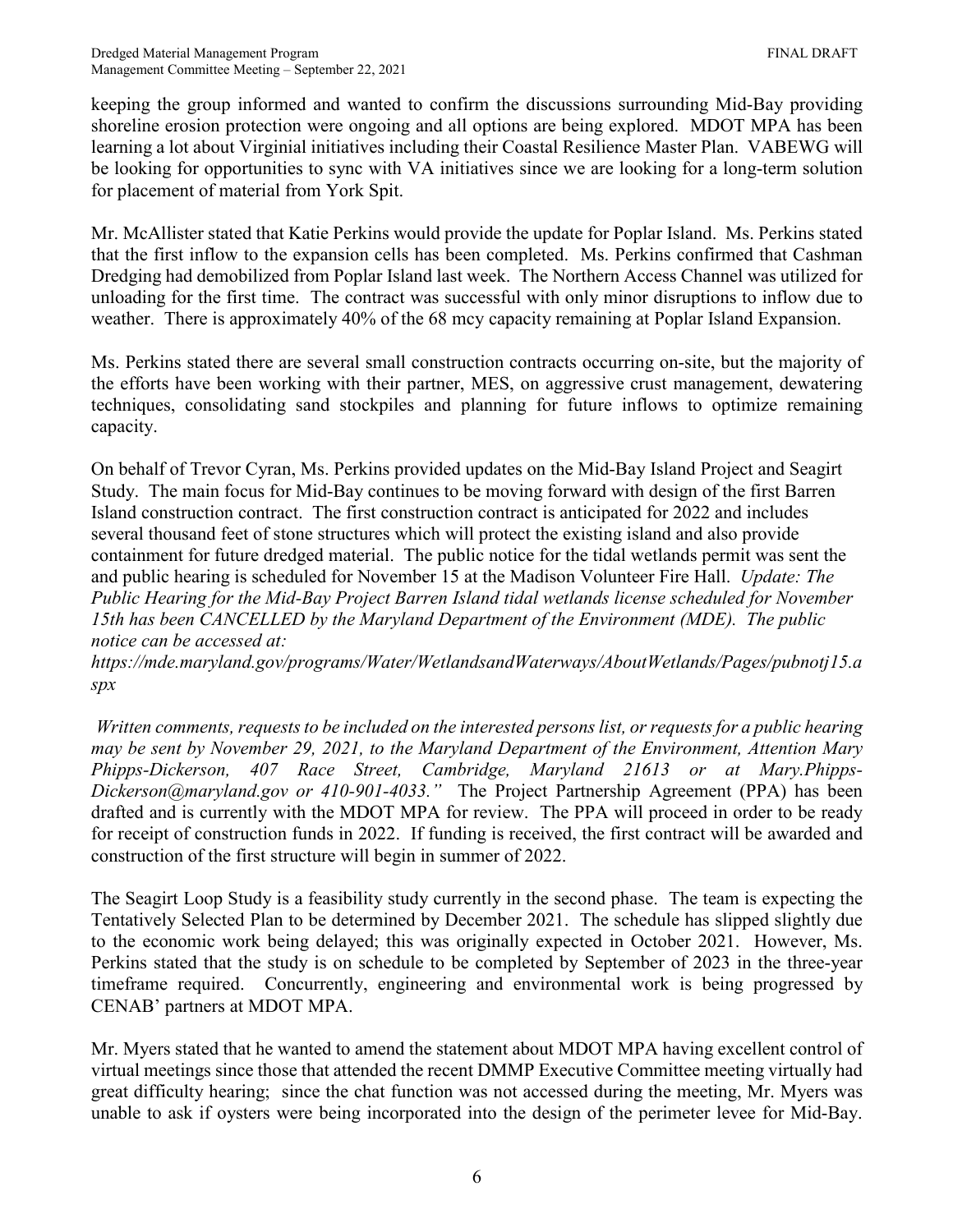Angie Sowers from CENAB had previously stated that would be part of the design and Mr. Myers was hoping to get some additional detail on that as well as a Mid-Bay stakeholder outreach group that would be meeting and wanted assurance whoever was participating would consider advancing oysters as part of that design.

Ms. Fidler thanked Mr. Myers for the reminder and stated that she did not attend the first Mid Bay Resiliency Workgroup meeting but understood the first meeting focused largely on acclimating the group. Mr. Rowe stated that oysters did come up at the workgroup meeting, in terms of having someone from the Oyster Recovery Team participate in the Mid-Bay Work Group. Mr. Myers emphasized that it was important to discuss oysters now due the schedule for beginning construction of Barren Island. Mr. Myers reminded the group that CBF has a robust oyster program if the Oyster Recovery Team is currently occupied with other priorities. Ms. Keene reminded Mr. Myers that the working group is in its infancy and expects the focus of the next meeting to be defining a mission, workgroup objectives and identifying relevant partners so that the workgroup can capitalize and leverage expertise and opportunities. There will be quite a few opportunities for dialogue and input.

Mr. Watson stated that he would like to support the statements made by Mr. Myers and affirmed that he had talked with Ms. Sowers about oysters as well and did not feel there was a commitment to pursue this option. In addition, Mr. Watson stated that using oysters could offset impacts to the hydrodynamics caused by placing stone during construction of Barren Island. Mr. Watson offered to reach out to colleagues in NOAA's Chesapeake Bay office to draw on their oyster expertise. Ms. Fidler stated that we want the voices of NOAA and CBF at the work group table. Ms. Fidler noted that Rich Ortt is offering oyster services from DNR as well.

**5.0 U.S. Army Corps of Engineers – Philadelphia District Update Michael Hart, CENAP** Mr. Hart reported that bid openings for FY21 maintenance dredging is scheduled for Friday, with awards anticipated for September and work to begin in November. CENAP also has two bridge contracts with bid openings scheduled for this week. Contracts for SR1 and St. George's are expected to be awarded in September and construction will begin later in this year. Neither of these bridge contracts have air gap restrictions. The contract for the Chesapeake City Bridge repair and painting was awarded this week. The Chesapeake City Bridge will have air gap restrictions, but only one span will be closed at a time to minimize disruption. Mr. Hart did not know the air gap height restrictions but was expecting that information from the contractor's work plan soon.

# **6.0 DMMP Management Committee Mid-Year Report Dr. Peter Goodwin, UMCES Kristen Keene, MDOT MPA**

Dr. Goodwin stated that it might be beneficial to recap the first Mid-Bay Resiliency Work Group meeting before segueing into the DMMP Annual Report. Dr. Goodwin expressed appreciation for CENAB's participation in the workgroup. The focus of the discussion was the long-term planning of the Port's DMMP Management plan. Dr. Goodwin mentioned that we are on the cusp of major changes to engineering and MDOT MPA and other stakeholders didn't want to look back at the Mid-Bay project 10 or 20 years from now and regret not implementing certain features into the design. A few of things mentioned were USACE's Engineering with Nature program that is expanding into 2023 which is right within the timeframe for Mid-Bay, the Dutch government has announced Building with Nature and the American Society of Civil Engineers provided an overview of the ARWG in the Coast Mark Council meeting in addition to other agencies offering expertise. Oysters can certainly be a critical component of the Mid-Bay project, however, Dr. Goodwin stated Mid-Bay Resiliency Workgroup should look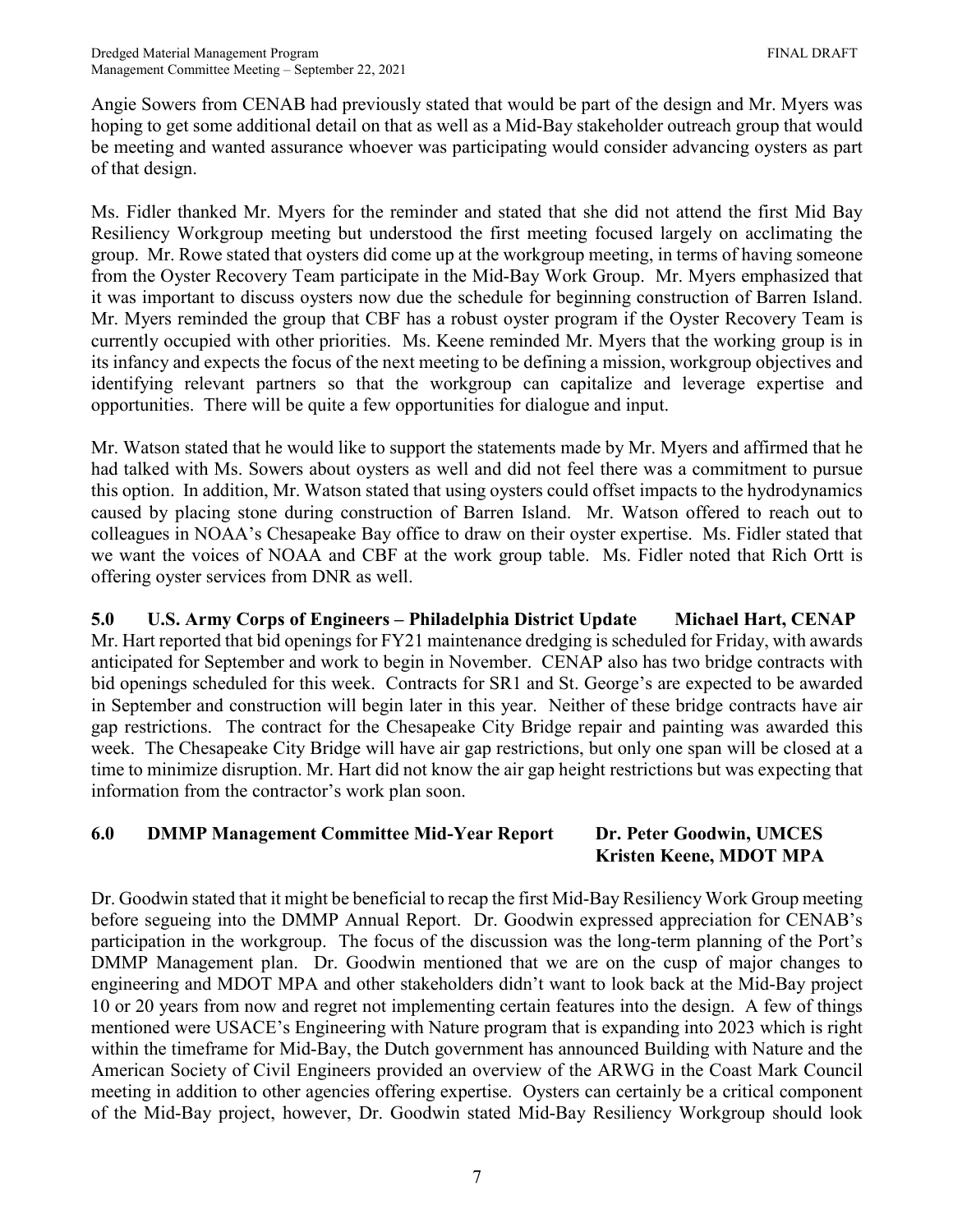beyond oysters to incorporate other design and engineering elements that make it an example. The workgroup should also look at multiple funding sources as a way to incorporate some of these additional enhancing elements. Mid-Bay should inform work occurring around Maryland and the Chesapeake Bay.

Ms. Keene stated that the goal of today's discussion is to discuss the 2021 Annual Report and more importantly, develop recommendations for 2022. Ms. Keene reminded the committee that the Annual Report is prepared by the DMMP Management Committee and presented to the DMMP Executive Committee for review and approval. Dr. Goodwin stated that having someone from the academia present the findings validates MDOT MPA's report. Additionally, the way the DMMP is structured shows that the committee is ahead of the curve with regard to engaging stakeholders.

Ms. Keene stated that the 2021 report will follow the structure of the 2020 report using a truncated format that incorporates more visuals to enhance the messaging. Furthermore, with the expansion of the DMMP micro-site, the report will be downloadable and will also provide links to obtain expanded or more detailed information on specific areas of interest.

The report will begin with a brief introduction and move onto points of pride and areas of focus. The first section of the report will provide a description and status of the projects as well as a look to the future. Next, the report will emphasis the three areas of focus that make up the DMMP: Funding  $\&$ Policy, Planning and Operations, and Outreach and Education. The report will conclude with recommendations for 2022. MDOT MPA is requesting the DMMP Management Committee provide crucial assistance developing recommendations.

Ms. Keene shared the 2021 recommendations for Funding and Policy. The three recommendations were:

- Engage the Congressional delegation as well as federal and state partners to support sufficient funding for priority DMMP projects and ensure available funding is optimized.
- Work via the American Association of Port Authorities to ensure favorable legislation for the USACE navigation program and projects that benefit Port channels.
- Evaluate external risks and assure the DMMP successfully adapts to changing fiscal and other circumstances while accommodating port growth and dredging needs.

Ms. Keene asked the committee members to provide input on these recommendations for 2022. Mr. Rowe suggested that consideration be given to adding a recommendation on the infrastructure package tracking through Congress. Ms. Keene agreed that language regarding the pending infrastructure bill could be added to the Funding and Policy section and thanked Mr. Rowe for a great suggestion.

Planning and Operations recommendations for 2020 were shared by Ms. Keene. These recommendations make up the bulk of the report because they are key to MDOT MPA's mission and the DMMP.

- Conduct capacity and demand planning beyond a 20-year timeframe to support long-term sustainable dredged material management options and considerations related to climate resiliency.
- Incorporate the potential impacts resulting from climate change into DMMP project planning and implementation and leverage the best science available to quantify carbon sequestration benefits from beneficially using dredged material.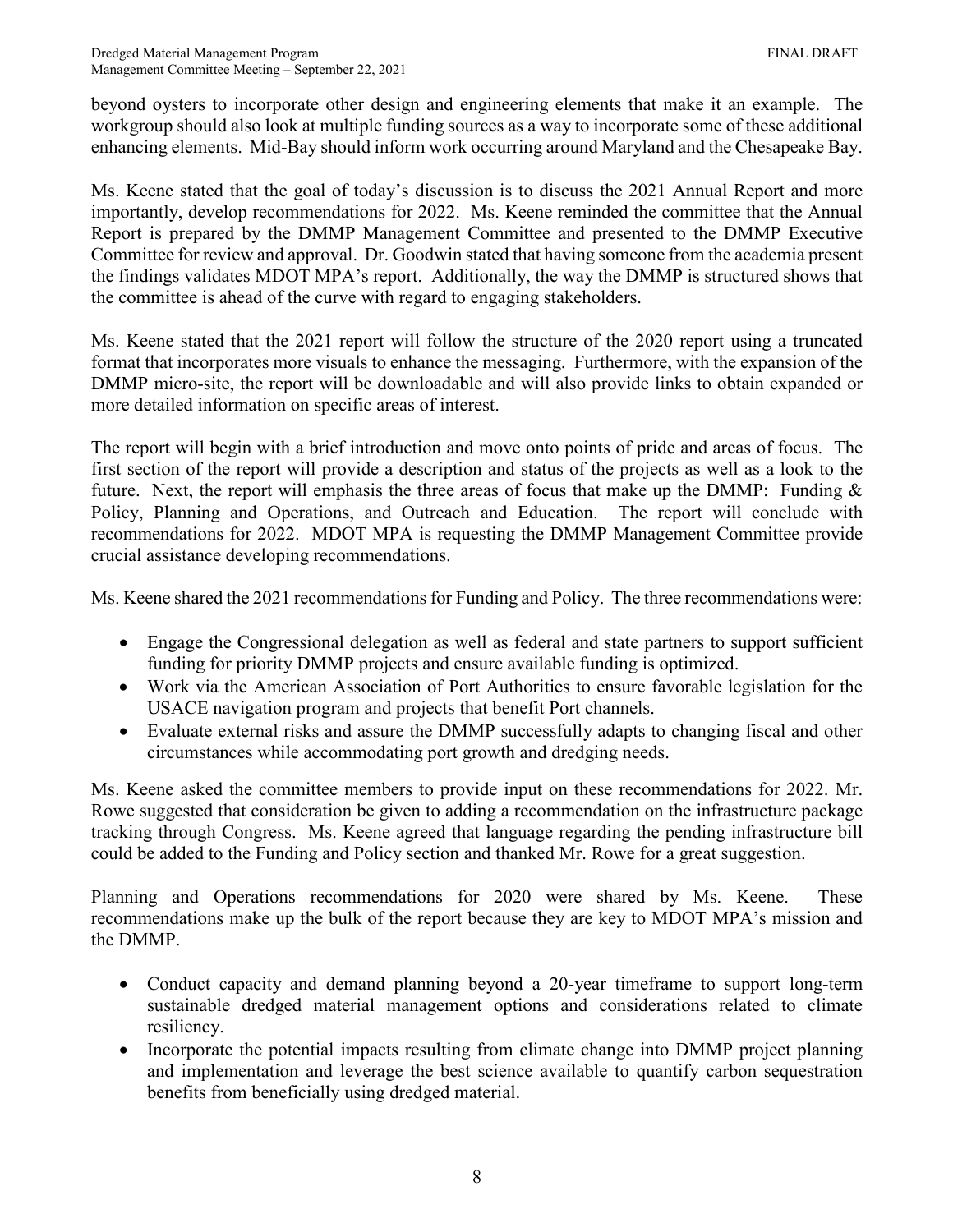- Implement the 2020 Innovative Use and Beneficial Reuse Strategy & continue to pursue the acquisition of the Tronox property for implementation of long-term large-scale Innovative Reuse and capacity recovery efforts.
- Advance MDOT MPA Critical Project Priorities:
	- o Expansion of Cox Creek DMCF
	- o Mid-Chesapeake Bay Island Ecosystem Restoration Project
	- o Seagirt Marine Terminal Loop Study & Berth 3 Improvements
	- o Restore funding for Masonville DMCF vertical expansion
- Evaluate future alternative management solutions such as CAD in Baltimore Harbor.
- Establish an agreement with DNR to clearly establish roles and responsibilities regarding habitat design and future management of the HMI site.
- Engage CENAB, Commonwealth of Virginia, resource agencies, and other stakeholders to identify suitable, cost-effective dredged material placement options for the Virginia Channels.

Mr. Myers stated that he would like to add information about sediment supply for beneficial reuse since it can provide for increases in shoreline elevation to support climate resiliency for sea level rise in addition to the carbon sequestration benefits mentioned in the 2020 report. Ms. Keene thanked Mr. Myers for a great suggestion and said either the carbon sequestration bullet would be edited, or a new bullet would be created to highlight sediment availability and placement.

Mr. Rowe suggested creating a priority project bullet for the Mid-Bay Resiliency Work Group. He knows that the workgroup is currently following some of the existing recommendations from the DMMP Annual Report. Mr. Rowe would like to consider beneficial reuse of material placed at Mid-Bay but recognized that may conflict with the USACE's authorization of Mid-Bay. Additionally, Mr. Rowe wants to formally acknowledge the formation of the workgroup and establish that the workgroup will continue making recommendations on design of Mid-Bay into the future. Ms. Fidler stated that a more in-depth discussion should occur during the workgroup meeting but addressed Mr. Rowe's concern regarding limitations on the USACE's authorization for Mid-Bay. Ms. Fidler indicated that while innovative reuse or beneficial reuse of material on James Island may not be possible, the workgroup should explore possible alternatives or uses with partners such as alternative locations, or shallow draft collaborations with DNR and other options and alternatives. Ms. Keene reiterated the significance of the Mid-Bay Resiliency Workgroup and the opportunity it presents to work with our sister agencies on initiatives to consider for the future.

There are three recommendations for Outreach and Education in the 2020 Report.

- Engage all stakeholders equitably to increase the public's knowledge of the Port of Baltimore, port operations and dredging program, and their importance to the State of Maryland.
- Recruit DMMP committee members and engage stakeholders that reflect the diversity of the communities adjacent to, and impacted by, the Port of Baltimore and ensure the benefits of MDOT MPA restoration projects and programs are distributed equitably without disproportionate impacts on vulnerable populations.
- Pivot outreach and education programs to align with COVID precautions while continuing to effectively engage a diverse array of constituents in decisions regarding dredged material management to ensure that the DMMP is executed in an inclusive, timely and mutually beneficial manner.